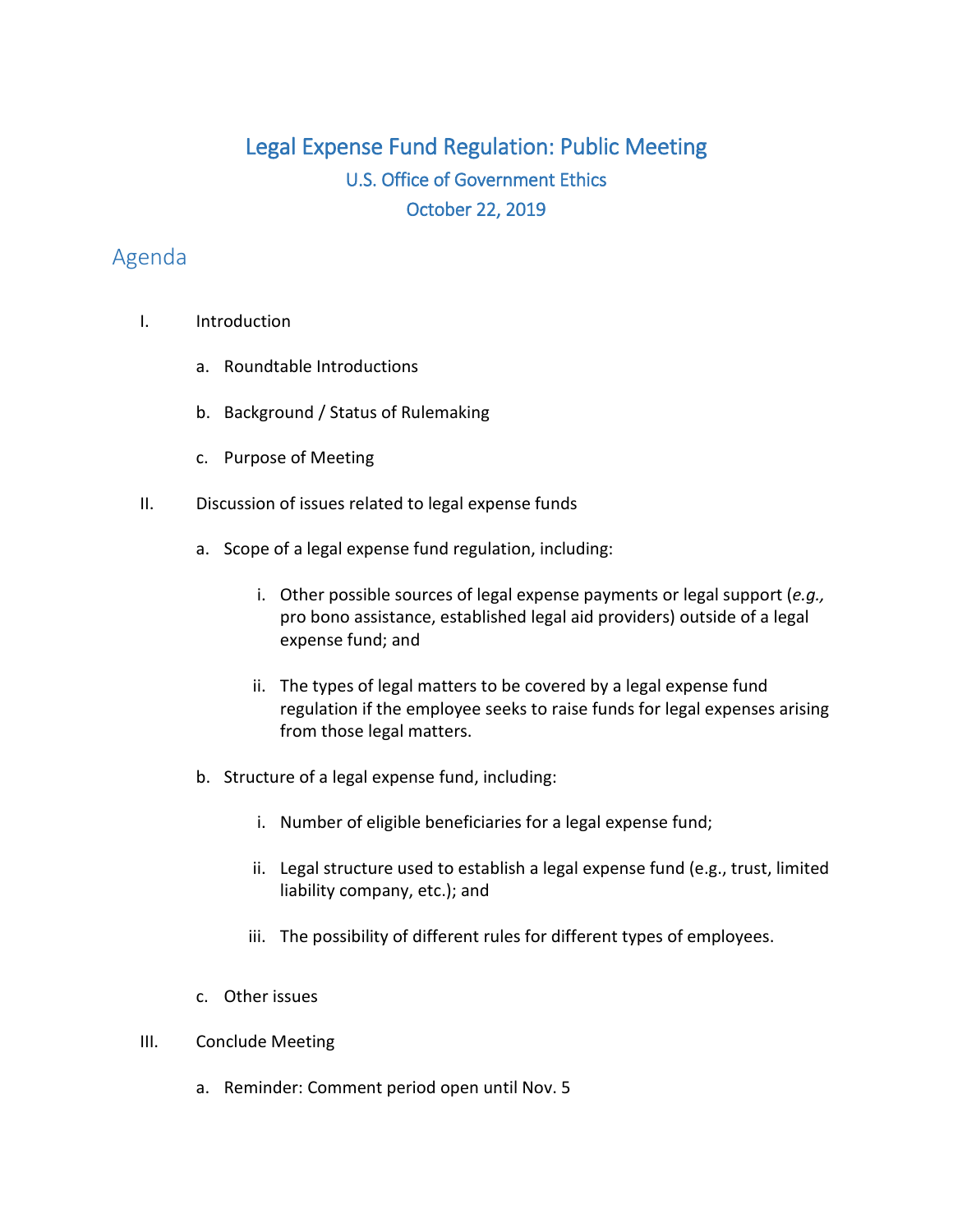## Attendees

Raab, Dean **Department of Defense** Mitchell, Cleta Foley & Lardner LLP Kim, Min Hee **Communist Contract Contract Office of Science and Technology Policy**